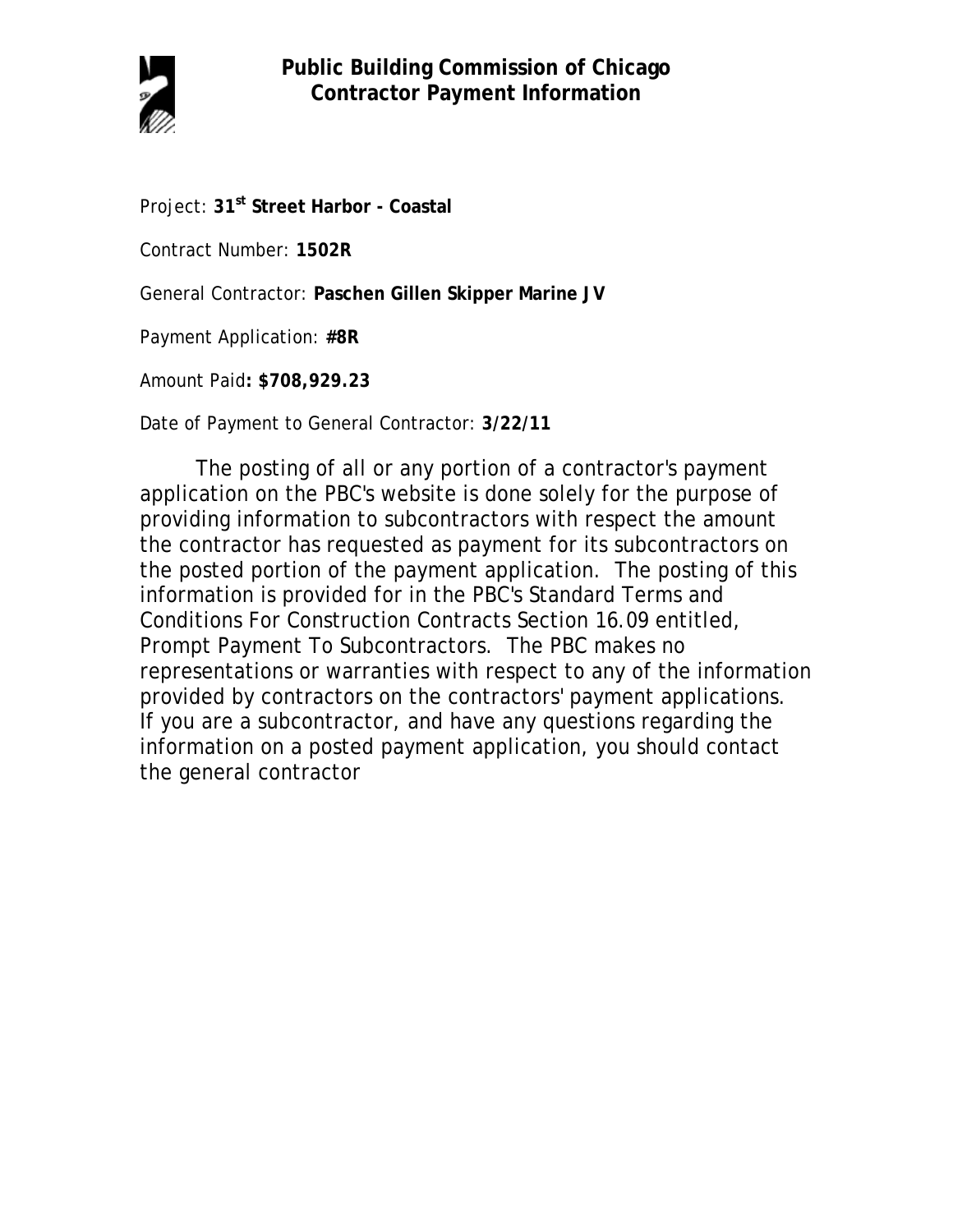### PUBLIC BUILDING COMMISSION OF CHICAGO **EXHIBIT S CERTIFICATE OF ARCHITECT - ENGINEER**

February 9, 2011 Date: Project: 31<sup>ST</sup> Street Harbor-Coastal

To: Paschen / Gillen / Skipper Marine - Joint Venture

In accordance with Resolution No. , adopted by the Public Building Commission of Chicago on relating to the \$ Revenue Bonds issued by the Public Building Commission of Chicago for the financing of this project (and all terms used herein shall have the same meaning as in said Resolution), I hereby certify to the Commission and to its Trustee, that:

- $\mathbf{I}$ . Obligations in the amounts stated herein have been incurred by the Commission and that each item thereof is a proper charge against the Construction Account and has not been paid; and
- No amount hereby approved for payment upon any contract will, when added to all amounts  $\overline{2}$ . previously paid upon such contract, exceed 90% of current estimates approved by the Architect -Engineer until the aggregate amount of payments withheld equals 5% of the Contract Price (said retained funds being payable as set forth in said Resolution).

# THE CONTRACTOR: PASCHEN / GILLEN / SKIPPER MARINE -JOINT VENTURE-8725 WEST HIGGINS, SUITE 200, CHICAGO, IL 60631

31<sup>ST</sup> Street Harbor-Coastal

Is now entitled to the sum of: \$708,929.23

| <b>ORIGINAL CONTRACT PRICE -</b>   | \$30,316,650.00 |
|------------------------------------|-----------------|
| <b>ADDITIONS-</b>                  | 431,527.22      |
| <b>DEDUCTIONS-</b>                 | œ               |
| <b>NET ADDITION OR DEDUCTION -</b> | 431,527.22      |
| <b>ADJUSTED CONTRACT PRICE -</b>   | \$30,748,177.22 |

| <b>TOTAL AMOUNT EARNED</b>                                                 | \$10,112,550.99             |
|----------------------------------------------------------------------------|-----------------------------|
| <b>TOTAL RETENTION</b><br>a) Reserve Withheld @ 10% of Total Amount Earned | \$10,112,550.99             |
| but Not to Exceed 5% of Contract Price<br>b) Liens and Other Withholding   | \$1,011,255.10<br>$S - 0 -$ |
| c) Liquidated Damages Withheld                                             | $S - 0 -$                   |
| TOTAL PAID TO DATE (Include This Payment):                                 | \$9,101,295.89              |
| LESS: AMOUNT PREVIOUSLY PAID:                                              | \$8,392,366.66              |
| AMOUNT DUE THIS PAYMENT:                                                   | 708,929.23                  |

 $1/100$ 

Mike Witte, PBC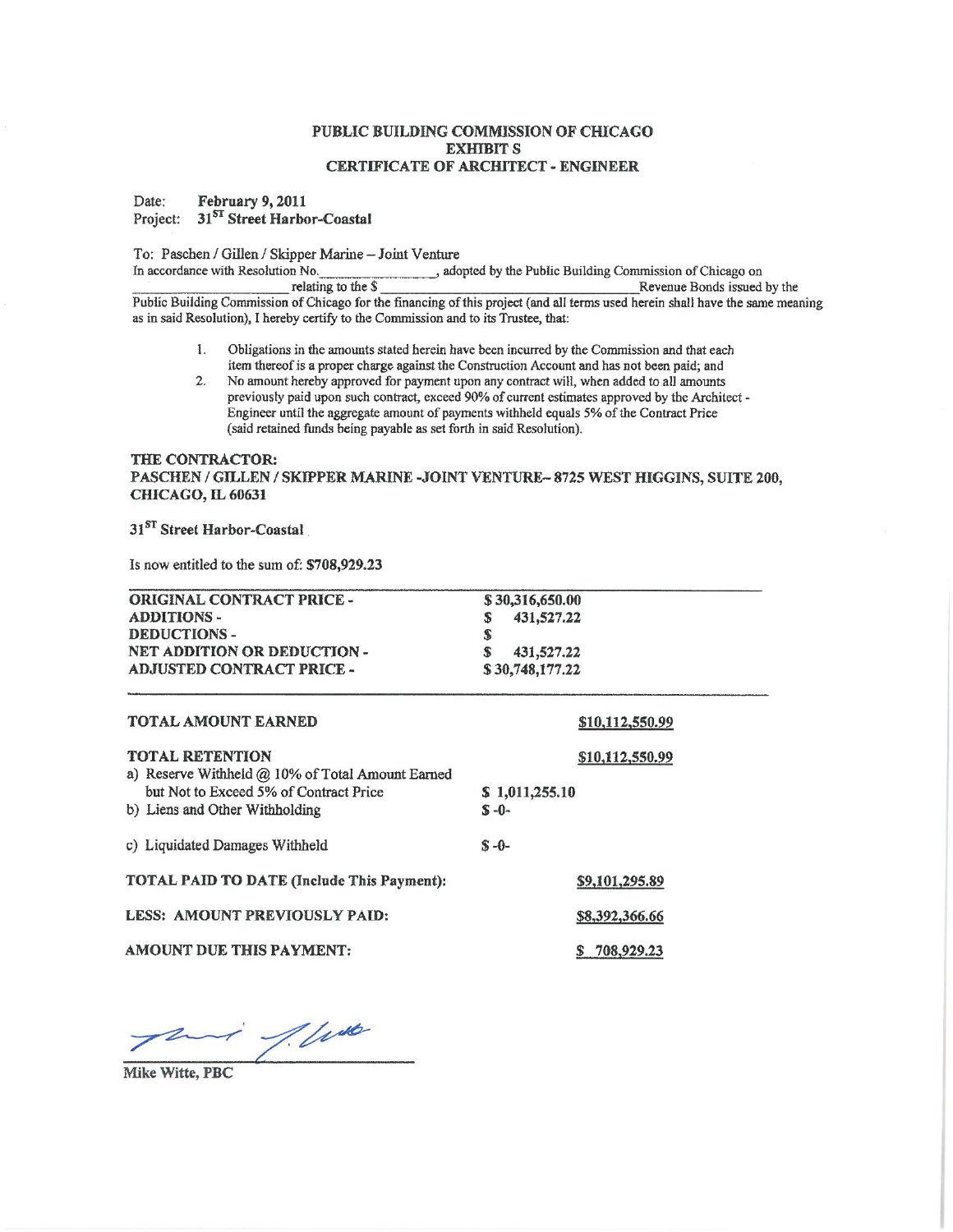# 0PUBLIC BUILDING COMMISSION OF CHICAGO

# **EXHIBIT A**

State of Illinois County of Cook

### CONTRACTORS SWORN STATEMENT AND AFFIDAVIT FOR PARTIAL PAYMENT (1 OF 3)

The Affiant, Chuck Freiheit, being first duly sworn on oath, deposes and says that he/she is Authorized Agent of PASCHEN / GILLEN / SKIPPER MARINE -JOINT VENTURE, an Illinois corporation, and duly authorized to make this Affidavit in behalf of said corporation, and individually; that he/she is well aquatinted with the facts herein set forth and that said corporation is the Contractor with the Public Building Commission of Chicago, Owner, under Contract No. 1502R dated the 4<sup>th</sup> day of May 2010,

for General Work of 31<sup>ST</sup> Street Harbor-Coastal, located at 3155 S. Lake Shore Drive, Chicago, IL, that the following statements are made for the purpose of procuring a partial payment of:

### (\$708,929.23) Seven Hundred Eight Thousand, Nine Hundred Twenty-nine and 23/100

under the terms of said contract; that the work for which payment is requested has been completed, free and clear of any and all claims, liens, charges, and expenses of any kind or nature whatsoever, and in full compliance with the contract documents and the requirements of said Owner under them. That for the purpose of said contract, the following persons have been contracted with, and have furnished or prepared materials, equipment, supplies, and services for, and having done labor on said improvement. The respective amounts set forth opposite their names is the fully amount of money due and to become due to each of them respectively. That this statement is a full, true, and complete statement of all such persons and of the full amount now due and the amount heretofore paid each of them for such labor, materials, equipment, and services, furnished or prepared by each of them to or on account of said work, as stated: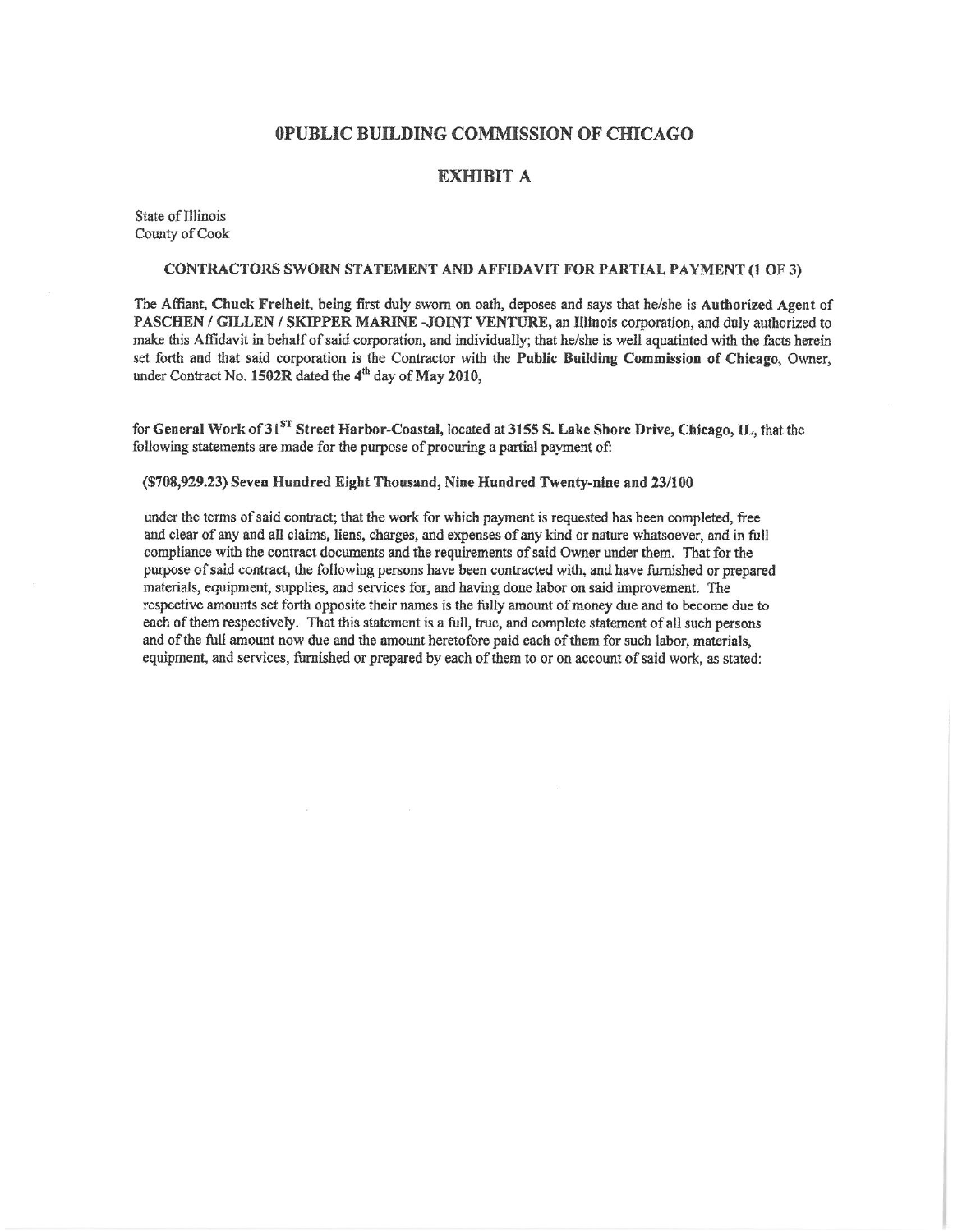# **PERIOD TO: 1/01/11-1/31/11**

# **PUBLIC BUILDING COMMISSION OF CHICAGO App #8**

**EXHIBIT A**

**PBC CONTRACT NO.: 1502R State of Illinois FHP JOB NO.: 2407**

**County of Cook**

#### **CONTRACTOR'S SWORN STATEMENT AND AFFIDAVIT FOR PARTIAL PAYMENT (2 OF 3)**

| <b>NAME</b>                            | <b>TYPE</b>                            | <b>TOTAL</b>               | <b>TOTAL</b>                   | <b>LESS</b>                        | LESS                                  | <b>NET</b>                          | <b>BALANCE</b>                    |
|----------------------------------------|----------------------------------------|----------------------------|--------------------------------|------------------------------------|---------------------------------------|-------------------------------------|-----------------------------------|
| and<br><b>ADDRESS</b>                  | <b>OF</b><br><b>WORK</b>               | CONTRACT<br>(inc. c. o. S) | <b>WORK</b><br><b>COMPLETE</b> | <b>RETENTION</b><br>(inc. current) | <b>NET</b><br><b>PREVIOUS</b><br>PAID | <b>DUE</b><br><b>THIS</b><br>PERIOD | TO<br><b>BECOME</b><br><b>DUE</b> |
|                                        |                                        |                            |                                |                                    |                                       |                                     |                                   |
| Atrium, Inc.                           | Landscaping                            | 20,000.00                  | 0.00                           | 0.00                               | 0.00                                  | 0.00                                | 20,000.00                         |
| 17113 Davev Rd                         |                                        |                            |                                |                                    |                                       |                                     |                                   |
| Lemont, IL 60439                       |                                        |                            |                                |                                    |                                       |                                     |                                   |
|                                        |                                        |                            |                                |                                    |                                       |                                     |                                   |
| <b>Industrial Fence</b>                | Fencing                                | 55,000.00                  | 36,000.00                      | 3,600.00                           | 32,400.00                             | 0.00                                | 22,600.00                         |
| 1300 S. Kilbourn Ave                   |                                        |                            |                                |                                    |                                       |                                     |                                   |
| Chicago, IL 60623                      |                                        |                            |                                |                                    |                                       |                                     |                                   |
| Mega Steel Corp                        | Steel Reinforcement                    | 98,000.00                  | 0.00                           | 0.00                               | 0.00                                  | 0.00                                | 98,000.00                         |
| PO Box 609                             |                                        |                            |                                |                                    |                                       |                                     |                                   |
| Franklin Park, IL 60131                |                                        |                            |                                |                                    |                                       |                                     |                                   |
| Edward E. Gillen Co.                   | Mobilization / Demobilization          | 593,000.00                 | 593,000.00                     | 59,300.00                          | 533,700.00                            | 0.00                                | 59,300.00                         |
| 218 W. Becher St                       | Stone Work                             | 25,360,800.00              | 7,792,718.49                   | 779,271.85                         | 6,502,577.35                          | 510,869.29                          | 18,347,353.36                     |
| Milwaukee, WI 53207                    | H-Piles                                | 459,550.00                 | 279,781.50                     | 27,978.15                          | 180,064.70                            | 71,738.64                           | 207,746.65                        |
|                                        | H Piles Testing- co #2                 | 145,671.00                 | 96,143.00                      | 9.614.30                           | 0.00                                  | 86,528.70                           | 59.142.30                         |
|                                        | H Piles Lengthening- co #2             | 124,670.00                 | 0.00                           | 0.00                               | 0.00                                  | 0.00                                | 124,670.00                        |
|                                        | H Piles Splicing- co #2                | 143,817.00                 | 38,830.00                      | 3,883.00                           | 0.00                                  | 34,947.00                           | 108,870.00                        |
|                                        | Sheeting                               | 187,000.00                 | 90,000.00                      | 9,000.00                           | 81,000.00                             | 0.00                                | 106,000.00                        |
|                                        | Surge Pipe                             | 30,000.00                  | 0.00                           | 0.00                               | 0.00                                  | 0.00                                | 30,000.00                         |
|                                        | Navigation Lights                      | 38,000.00                  | 0.00                           | 0.00                               | 0.00                                  | 0.00                                | 38,000.00                         |
|                                        | Misc Demo                              | 15,000.00                  | 14,000.00                      | 1,400.00                           | 12,600.00                             | 0.00                                | 2,400.00                          |
|                                        | Misc Barging                           | 218,913.00                 | 0.00                           | 0.00                               | 0.00                                  | 0.00                                | 218,913.00                        |
|                                        |                                        |                            |                                |                                    |                                       |                                     |                                   |
|                                        |                                        |                            |                                |                                    |                                       |                                     |                                   |
| F.H. Paschen, S.N. Nielsen & Assoc.LLC | Mobilization/Demobilization            | 1,507,000.00               | 1,156,000.00                   | 115,600.00                         | 1,040,400.00                          | 0.00                                | 466,600.00                        |
|                                        | General Conditions / OH & P+ co#2      | 197,369.22                 | 16,078.00                      | 1,607.80                           | 9,624.60                              | 4,845.60                            | 182,899.02                        |
| 8725 W. Higgins Suite 200              | Concrete                               | 417,250.00                 | 0.00                           | 0.00                               | 0.00                                  | 0.00                                | 417,250.00                        |
| Chicago, IL 60631                      | Earthwork                              | 825,964.00                 | 0.00                           | 0.00                               | 0.00                                  | 0.00                                | 825,964.00                        |
|                                        | Trench Drain Furnish- to be let        | 10,000.00                  | 0.00                           | 0.00                               | 0.00                                  | 0.00                                | 10,000.00                         |
|                                        | Open Steel Grid Bridge Deck -to be let | 65,732.00                  | 0.00                           | 0.00                               | 0.00                                  | 0.00                                | 65,732.00                         |
|                                        | Misc Metals- to be let                 | 23,000.00                  | 0.00                           | 0.00                               | 0.00                                  | 0.00                                | 23,000.00                         |
|                                        | Landscaping- to be let                 | 173,941.00                 | 0.00                           | 0.00                               | 0.00                                  | 0.00                                | 173,941.00                        |
|                                        | Graffiti Coatings- to be let           | 19,500.00                  | 0.00                           | 0.00                               | 0.00                                  | 0.00                                | 19,500.00                         |
|                                        | Caulking- to be let                    | 19,000.00                  | 0.00                           | 0.00                               | 0.00                                  | 0.00                                | 19,000.00                         |
|                                        | Subs to let - Misc                     |                            |                                |                                    |                                       |                                     |                                   |
|                                        |                                        |                            |                                |                                    |                                       |                                     |                                   |
| <b>TOTALS</b>                          |                                        | 30,748,177.22              | 10,112,550.99                  | 1,011,255.10                       | 8,392,366.65                          | 708,929.23                          | 21,646,881.33                     |